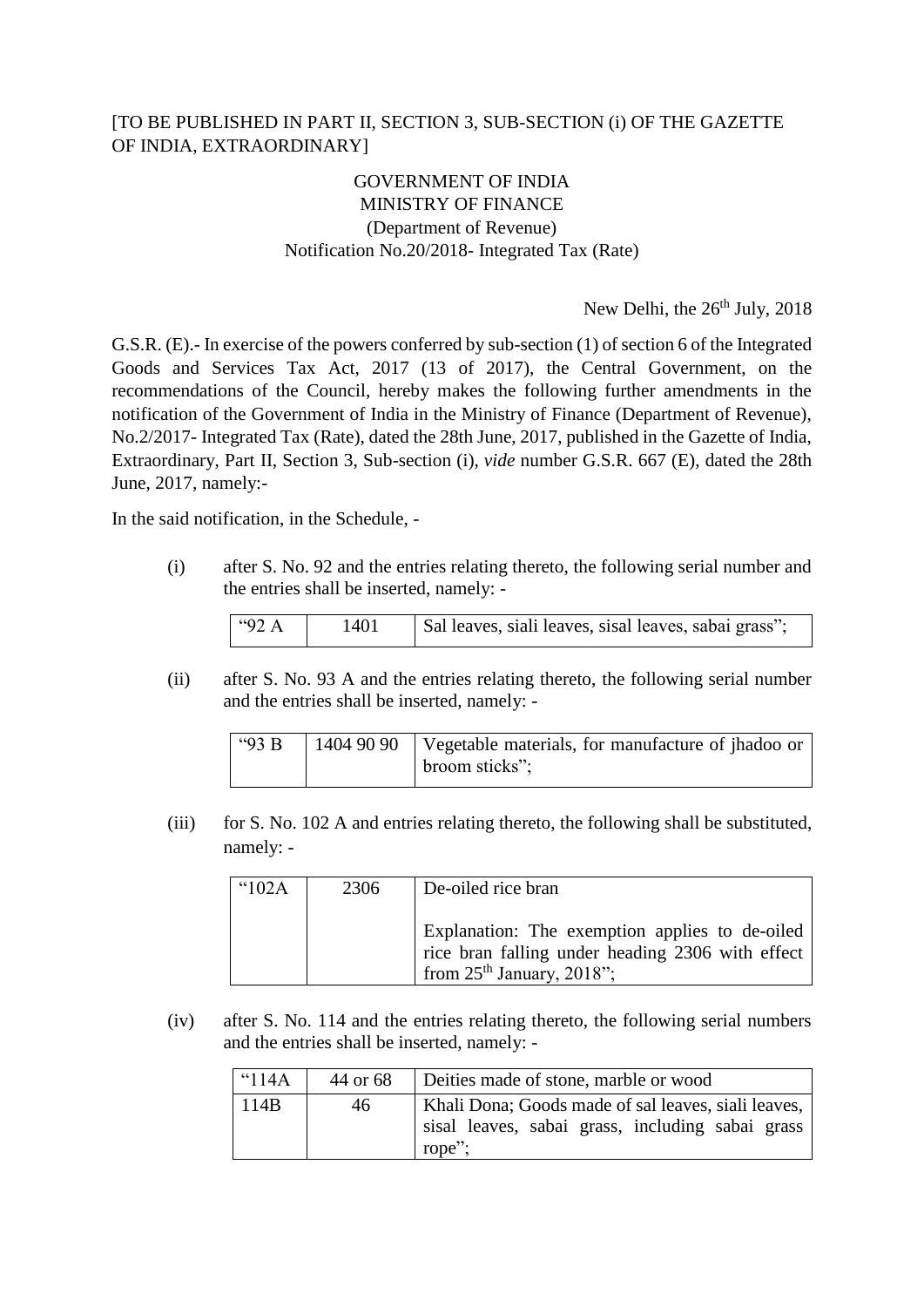(v) for S. No. 117 and the entries relating thereto, the following shall be substituted, namely:-

| $^{\circ}$ 117 |         | 48 or 4907   Rupee notes or coins when sold to Reserve Bank of |
|----------------|---------|----------------------------------------------------------------|
|                | or $71$ | India or the Government of India";                             |

(vi) after S. No. 132 and the entries relating thereto, the following serial number and the entries shall be inserted, namely: -

| 432A | 53 | Coir pith compost other than those put up in unit<br>container and, -<br>(a) bearing a registered brand name; or<br>(b) bearing a brand name on which an actionable<br>claim or enforceable right in a court of law is<br>available [other than those where any actionable<br>claim or enforceable right in respect of such brand<br>name has been foregone voluntarily, subject to the |
|------|----|-----------------------------------------------------------------------------------------------------------------------------------------------------------------------------------------------------------------------------------------------------------------------------------------------------------------------------------------------------------------------------------------|
|      |    | conditions as in the ANNEXURE I]";                                                                                                                                                                                                                                                                                                                                                      |

(vii) after S. No. 146 and the entries relating thereto, the following serial number and the entries shall be inserted, namely: -

| "146A   9619 00 10   Sanitary towels (pads) or sanitary napkins; |              |  |  |  |
|------------------------------------------------------------------|--------------|--|--|--|
| <sub>or</sub>                                                    | $t$ ampons"; |  |  |  |
| 9619 00 20                                                       |              |  |  |  |

(viii) after S. No. 151 and the entries relating thereto, the following serial number and the entries shall be inserted, namely: -

| $\frac{14}{152}$ | Any       | Chapter   Rakhi (other than those made of goods falling |
|------------------|-----------|---------------------------------------------------------|
|                  | except 71 | under Chapter 71)".                                     |

2. This notification shall come into force on the  $27<sup>th</sup>$  July, 2018.

## [F.No.354/255/2018-TRU]

(Gunjan Kumar Verma) Under Secretary to the Government of India

Note: - The principal notification No.2/2017-Integrated Tax (Rate), dated the 28th June, 2017, published in the Gazette of India, Extraordinary, Part II, Section 3, Subsection (i), vide number G.S.R. 667 (E), dated the 28th June, 2017and last amended by Notification No. 8/2018